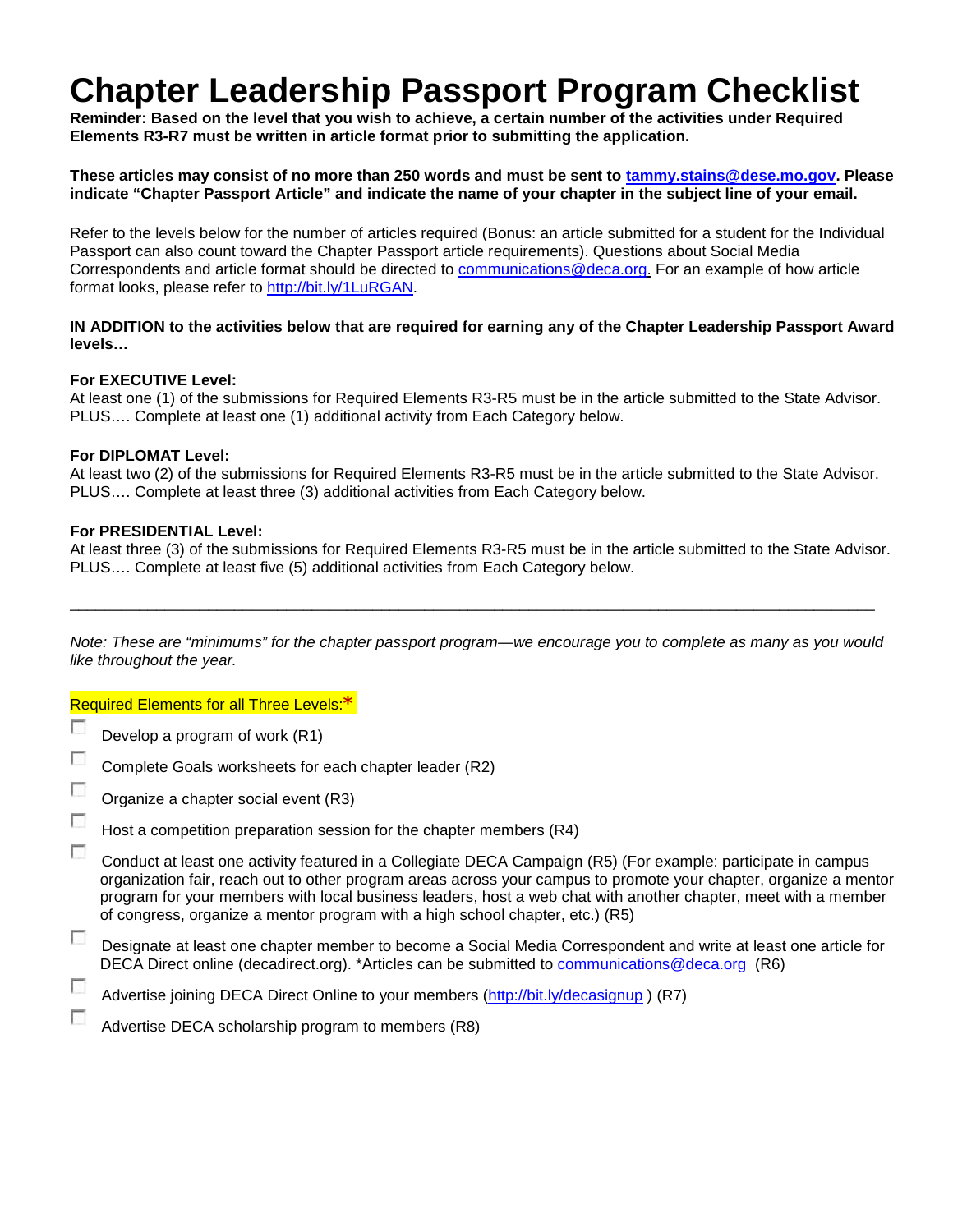### **Chapter Leadership Passport Program Checklist (continued)**

#### *Additional Activities*

#### **Academically Successful and Career Ready** г Post a minimum 3-Minute video online around one of the following topics: Chapter recruitment, fundraising, competition, or a testimonial about the benefits of Collegiate DECA membership, share it and tag DECA Inc. П Create a workshop or PowerPoint that demonstrates excellence in your chapter/association: For example: recruiting, fundraising, grant writing, marketing, etc. and submit your outline or PowerPoint to your State Advisor. T Submit an article/press release for school or community newspaper, etc. highlighting your chapter activities (such as your members' competition achievements) г Create, publish and distribute a chapter newsletter Г Advertise your chapter at a campus-wide Student Organization Fair or similar event Г Write/Apply for a grant to fund your chapter  $\overline{\phantom{a}}$ One or more teams from your chapter compete in the ENGAGE Case Study Competition (due November 20). П One or more chapter members participate in the ENGAGE Webinars in January/February. **Community Oriented** г Raise money for a local charity Г Complete the Collegiate DECA Advocacy Campaign  $\sim$ Hold a practice competition, inviting multiple chapters/potential chapters in your area  $\overline{\phantom{a}}$ Host an on campus preparation for competition activity for high school members  $\overline{\phantom{a}}$ Host a campus competition with another department or student organization. Ex: Professional Development Day П Host an "Invite-a-friend" meeting (50% members of bringing a guest)  $\overline{\phantom{a}}$ Host a campus-wide social event on your campus, and promote Collegiate DECA **Professionally Responsible** г Host a networking session for students and invite alumni and professional members Г Have 75% of members create or post their Collegiate DECA experience on their LinkedIn account П Create a Facebook & Twitter account for your chapter. \*If one is already established, appoint a member to actively share or "tweet" at least five articles to decadirect.org П Host local business professional to speak to chapter members about careers  $\overline{\phantom{a}}$ Schedule a representative from a National Advisory Board (NAB) company to ENGAGE your chapter (tour their place of business, participate in webinars, etc.) г Host and/or join a resume building and/or LinkedIn workshop  $\overline{\phantom{a}}$ Assemble a panel of professionals to speak to your chapter  $\overline{\phantom{a}}$ Attend a campus/local Career Day Г Three (3) or more members attend ENGAGE Conference in New York City г Three (3) or more members compete at an association/regional/invitational Collegiate DECA competition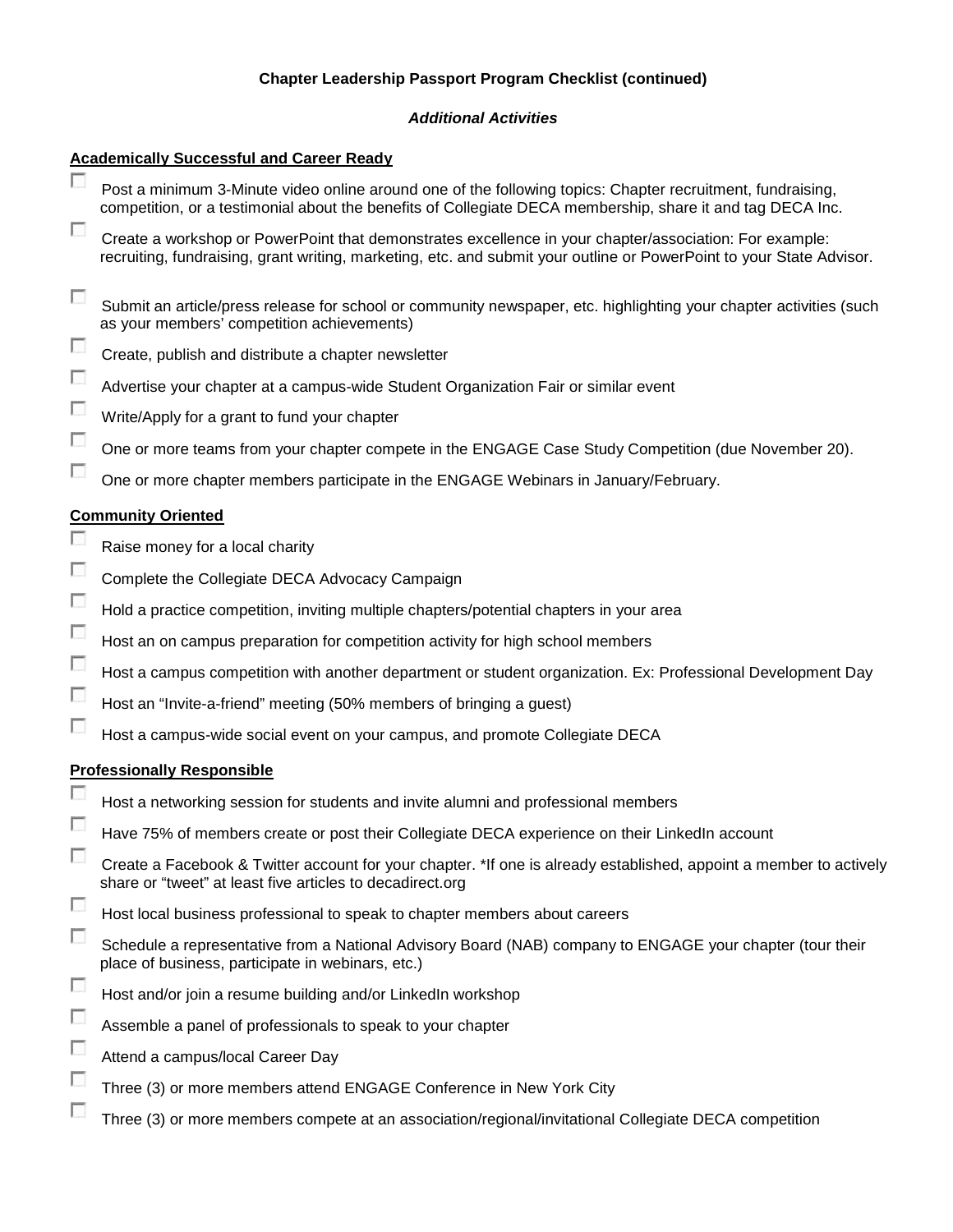#### **Chapter Leadership Passport Program Checklist (continued)**

#### *Additional Activities*

### **Experienced Leaders**

- $\overline{\phantom{a}}$ Host an "Invite-a-friend" meeting (50% members bringing a guest)
- $\overline{\phantom{a}}$ Three (3) members submit completed Individual Leadership Passport Awards
- $\overline{\phantom{a}}$ Chapter member run for Collegiate DECA Executive Office
- $\sim$ Host a Leadership Seminar for your chapter and other organizations on your campus
- $\overline{\mathcal{L}}$ Create and deliver a presentation in a classroom for recruiting new chapter members
- $\overline{\mathcal{L}}$ Host an information session at a local High School about Collegiate DECA
- $\overline{\phantom{a}}$ Host a meet and greet information session for night/weekend students
- $\mathcal{L}_{\mathcal{L}}$ Hold an officer retreat to train officers and plan chapter activities
- $\mathcal{L}_{\mathcal{L}}$ Hold a chapter fundraising event

**Based on the level that you wish to achieve, a certain number of the activities under Required Elements R3-R7 must be written in article format prior to submitting the application.** Send your accompanying article to **tammy.stains@dese.mo.gov**